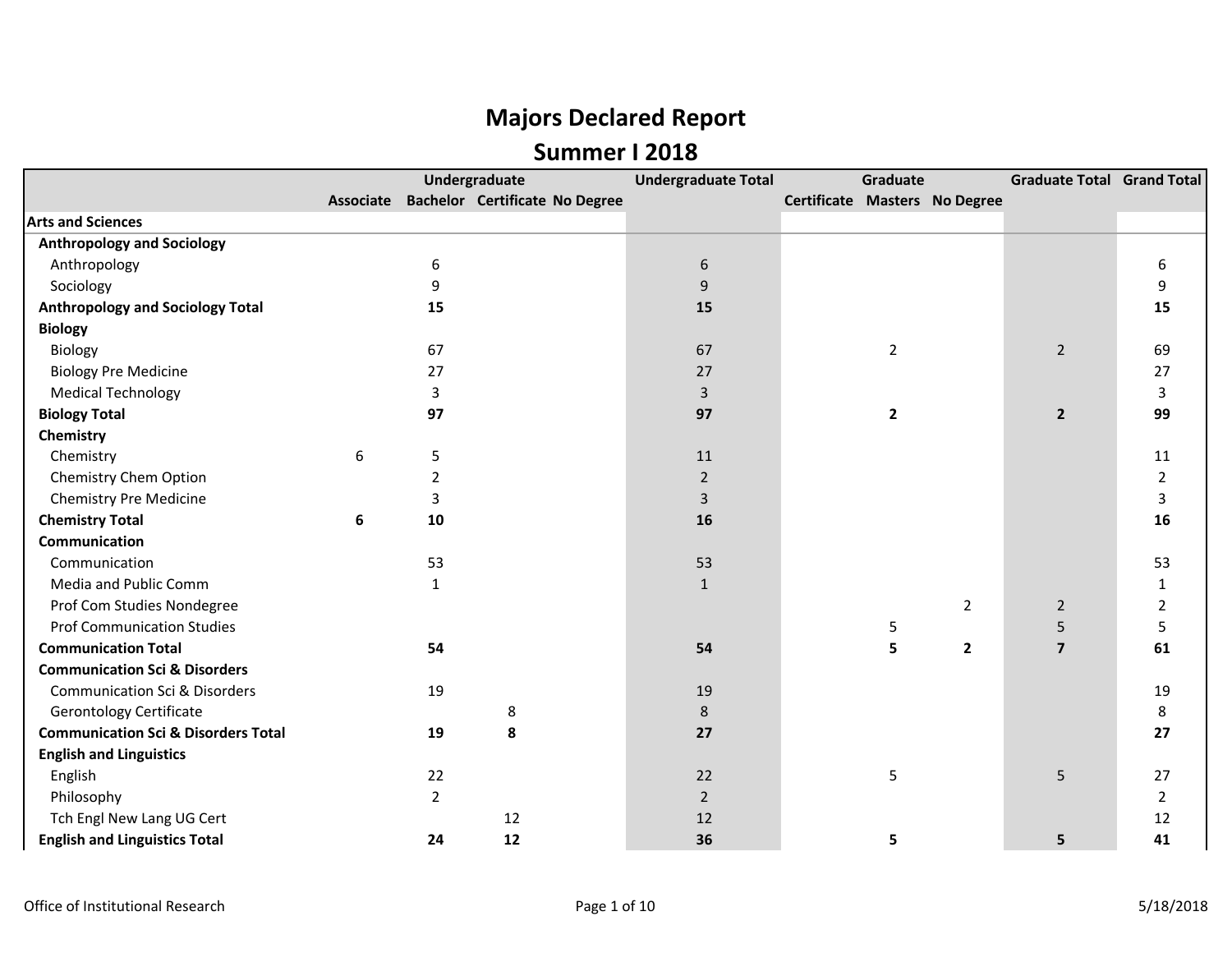|                                        |           |     | Undergraduate                         | <b>Undergraduate Total</b> | Graduate |  |                               | <b>Graduate Total Grand Total</b> |                |
|----------------------------------------|-----------|-----|---------------------------------------|----------------------------|----------|--|-------------------------------|-----------------------------------|----------------|
|                                        | Associate |     | <b>Bachelor Certificate No Degree</b> |                            |          |  | Certificate Masters No Degree |                                   |                |
| <b>General Studies</b>                 |           |     |                                       |                            |          |  |                               |                                   |                |
| Allied Health Sciences Pathway         |           |     | 4                                     | 4                          |          |  |                               |                                   | 4              |
| <b>Applied Science</b>                 |           | 4   |                                       | $\overline{4}$             |          |  |                               |                                   |                |
| <b>Business and Leadership Pathwy</b>  |           |     | 8                                     | 8                          |          |  |                               |                                   | 8              |
| <b>Education Pathway</b>               |           |     | 3                                     | 3                          |          |  |                               |                                   | 3              |
| Engineering and Sci Pathway            |           |     | 7                                     | $\overline{7}$             |          |  |                               |                                   | $\overline{7}$ |
| <b>General Studies</b>                 |           | 127 |                                       | 127                        |          |  |                               |                                   | 127            |
| <b>General Studies Distance</b>        |           | 17  |                                       | 17                         |          |  |                               |                                   | 17             |
| Polytechnic Pathway                    |           |     | 1                                     | $\mathbf{1}$               |          |  |                               |                                   | 1              |
| Soc Sci and Humanities Pathway         |           |     | 3                                     | 3                          |          |  |                               |                                   | 3              |
| Visual and Perform Arts Pathwy         |           |     | 2                                     | $\overline{2}$             |          |  |                               |                                   | 2              |
| <b>General Studies Total</b>           |           | 148 | 28                                    | 176                        |          |  |                               |                                   | 176            |
| <b>Graduate School Transfers</b>       |           |     |                                       |                            |          |  |                               |                                   |                |
| <b>Unassigned Grad</b>                 |           |     |                                       |                            |          |  | 1                             | $\mathbf{1}$                      | 1              |
| <b>Graduate School Transfers Total</b> |           |     |                                       |                            |          |  | $\mathbf{1}$                  | $\mathbf{1}$                      | 1              |
| <b>History</b>                         |           |     |                                       |                            |          |  |                               |                                   |                |
| History                                |           | 13  |                                       | 13                         |          |  |                               |                                   | 13             |
| <b>History Total</b>                   |           | 13  |                                       | 13                         |          |  |                               |                                   | 13             |
| <b>Interdisciplinary Studies</b>       |           |     |                                       |                            |          |  |                               |                                   |                |
| Intl Studies Certificate               |           |     |                                       | 4                          |          |  |                               |                                   | 4              |
| Lesbian Gay Bisexual Xgender           |           |     |                                       | 1                          |          |  |                               |                                   |                |
| Peace Conflct Stud Certificate         |           |     |                                       | 4                          |          |  |                               |                                   |                |
| <b>Interdisciplinary Studies Total</b> |           |     | 9                                     | 9                          |          |  |                               |                                   | q              |
| Intl Language and Cul Studies          |           |     |                                       |                            |          |  |                               |                                   |                |
| German                                 |           | 4   |                                       | 4                          |          |  |                               |                                   |                |
| Spanish                                |           | 9   |                                       | 9                          |          |  |                               |                                   | 9              |
| Intl Language and Cul Studies Total    |           | 13  |                                       | 13                         |          |  |                               |                                   | 13             |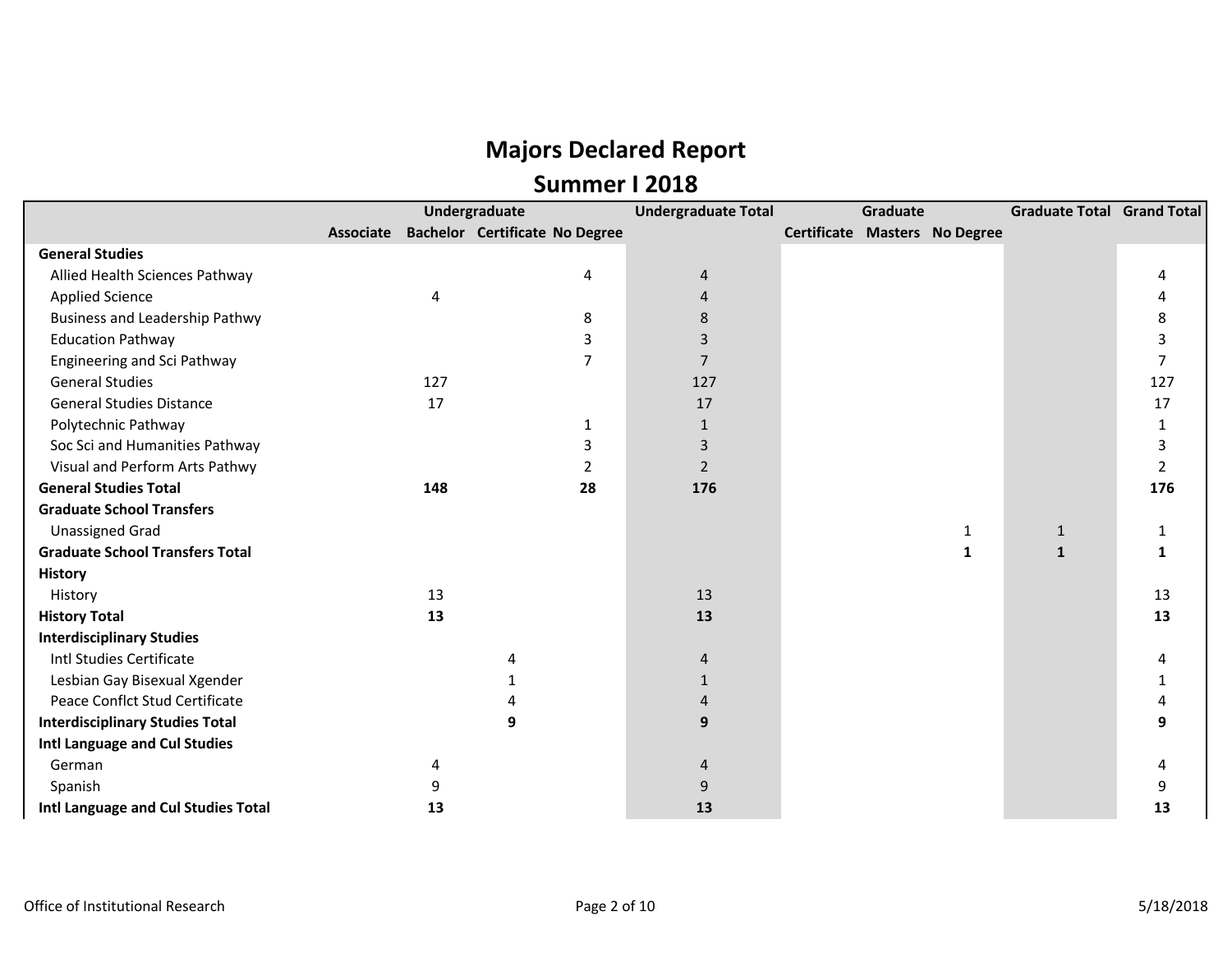|                                            |           |     | Undergraduate                         | <b>Undergraduate Total</b> |                               | Graduate     |   | Graduate Total Grand Total |     |
|--------------------------------------------|-----------|-----|---------------------------------------|----------------------------|-------------------------------|--------------|---|----------------------------|-----|
|                                            | Associate |     | <b>Bachelor Certificate No Degree</b> |                            | Certificate Masters No Degree |              |   |                            |     |
| <b>Mathematical Sciences</b>               |           |     |                                       |                            |                               |              |   |                            |     |
| <b>Actuarial Science</b>                   |           | 5   |                                       | 5                          |                               |              |   |                            | 5   |
| Math Actuarial Science                     |           |     |                                       | 3                          |                               |              |   |                            | 3   |
| Mathematics                                |           |     |                                       | 6                          |                               | $\mathbf{1}$ |   | $\mathbf{1}$               |     |
| <b>Mathematics Teaching</b>                |           |     |                                       |                            |                               |              |   |                            | 3   |
| <b>Mathematical Sciences Total</b>         |           | 17  |                                       | 17                         |                               | -1           |   | 1                          | 18  |
| <b>Physics</b>                             |           |     |                                       |                            |                               |              |   |                            |     |
| Physics                                    |           | 8   |                                       | 8                          |                               |              |   |                            | 8   |
| <b>Physics Total</b>                       |           | 8   |                                       | 8                          |                               |              |   |                            | 8   |
| <b>Political Science</b>                   |           |     |                                       |                            |                               |              |   |                            |     |
| Civic Ed & Pub Adv Certificate             |           |     | 1                                     |                            |                               |              |   |                            |     |
| Economics                                  |           | 4   |                                       | $\Lambda$                  |                               |              |   |                            |     |
| <b>Political Science</b>                   |           | 17  |                                       | 17                         |                               |              |   |                            | 17  |
| Women's Studies                            |           | 9   |                                       | 9                          |                               |              |   |                            | 9   |
| <b>Political Science Total</b>             |           | 30  | 1                                     | 31                         |                               |              |   |                            | 31  |
| Psychology                                 |           |     |                                       |                            |                               |              |   |                            |     |
| Psychology                                 |           | 69  |                                       | 69                         |                               |              |   |                            | 69  |
| <b>Psychology Total</b>                    |           | 69  |                                       | 69                         |                               |              |   |                            | 69  |
| <b>Science and Other PU Transfer</b>       |           |     |                                       |                            |                               |              |   |                            |     |
| Pre Pharmacy                               |           |     |                                       |                            |                               |              |   |                            |     |
| Undecided                                  |           |     |                                       |                            |                               |              |   |                            |     |
| <b>Science and Other PU Transfer Total</b> |           |     |                                       |                            |                               |              |   |                            |     |
| <b>Arts and Sciences Total</b>             | 6         | 517 | 30<br>30                              | 583                        |                               | 13           | 3 | 16                         | 599 |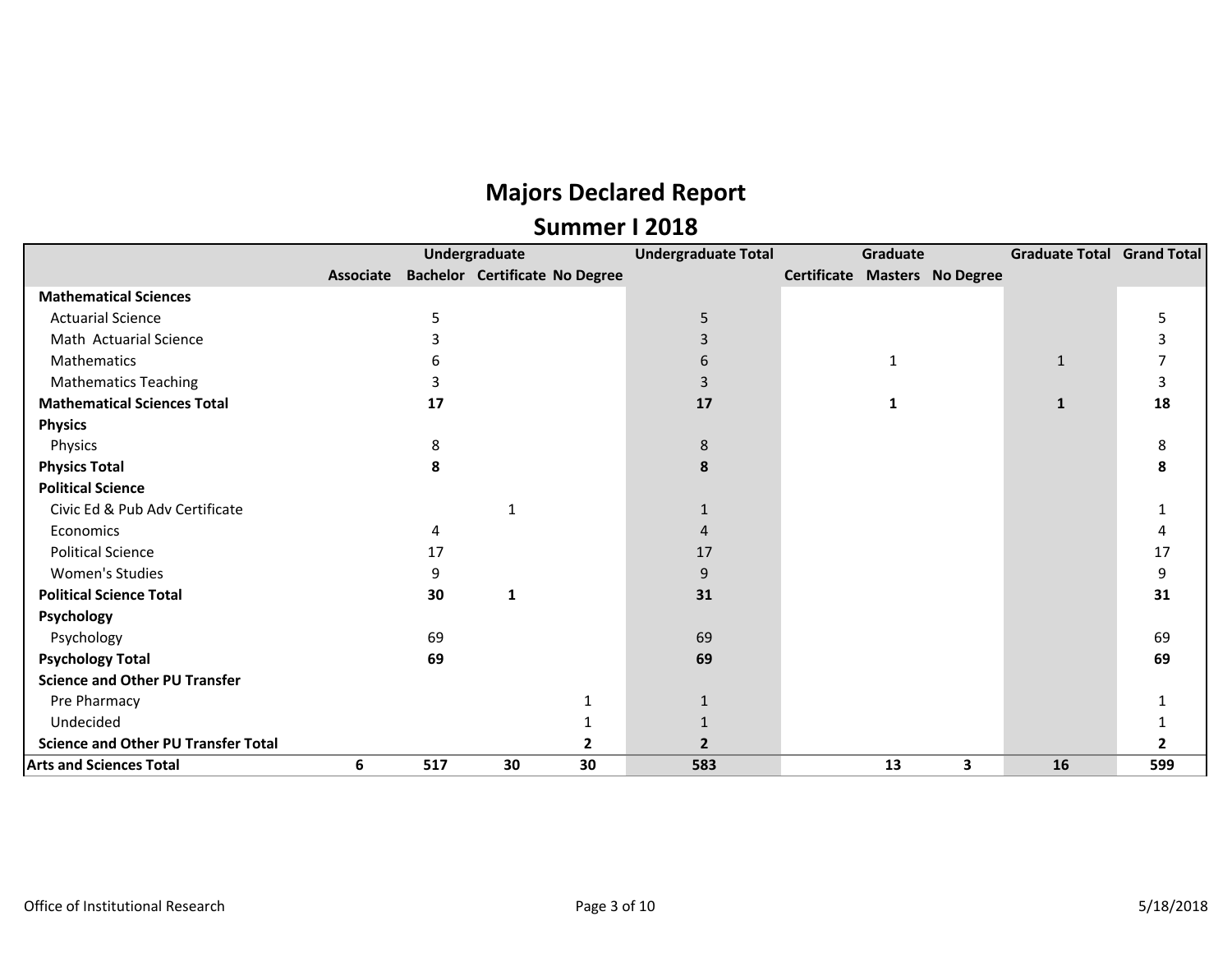|                                       |           |     | Undergraduate                         |     | <b>Undergraduate Total</b> | Graduate |                                      | <b>Graduate Total Grand Total</b> |              |
|---------------------------------------|-----------|-----|---------------------------------------|-----|----------------------------|----------|--------------------------------------|-----------------------------------|--------------|
|                                       | Associate |     | <b>Bachelor Certificate No Degree</b> |     |                            |          | <b>Certificate Masters No Degree</b> |                                   |              |
| <b>Business</b>                       |           |     |                                       |     |                            |          |                                      |                                   |              |
| <b>Accounting and Finance</b>         |           |     |                                       |     |                            |          |                                      |                                   |              |
| Accounting                            |           | 40  |                                       | 21  | 61                         |          |                                      |                                   | 61           |
| <b>Accounting Certificate</b>         |           |     | 8                                     |     | 8                          |          |                                      |                                   | 8            |
| <b>Bank Management Certificate</b>    |           |     | 5                                     |     | 5                          |          |                                      |                                   | 5            |
| Finance                               |           | 23  |                                       | 16  | 39                         |          |                                      |                                   | 39           |
| <b>Accounting and Finance Total</b>   |           | 63  | 13                                    | 37  | 113                        |          |                                      |                                   | 113          |
| <b>Business Administration</b>        |           |     |                                       |     |                            |          |                                      |                                   |              |
| <b>Business General Bach</b>          |           |     |                                       | 16  | 16                         |          |                                      |                                   | 16           |
| <b>General Administration</b>         |           |     |                                       |     |                            | 11       |                                      | 11                                | 11           |
| <b>General Admin-Professional MBA</b> |           |     |                                       |     |                            |          |                                      | $\mathbf{1}$                      | 1            |
| <b>Business Administration Total</b>  |           |     |                                       | 16  | 16                         | 12       |                                      | 12                                | 28           |
| <b>Economics</b>                      |           |     |                                       |     |                            |          |                                      |                                   |              |
| <b>Bus Econ Public Policy</b>         |           | 9   |                                       | 5   | 14                         |          |                                      |                                   | 14           |
| <b>Economics Total</b>                |           | 9   |                                       | 5   | 14                         |          |                                      |                                   | 14           |
| <b>Management and Marketing</b>       |           |     |                                       |     |                            |          |                                      |                                   |              |
| <b>Business Administration</b>        |           |     |                                       |     | $\mathbf{1}$               |          |                                      |                                   | $\mathbf{1}$ |
| Management                            |           | 65  |                                       | 38  | 103                        |          |                                      |                                   | 103          |
| Marketing                             |           | 45  |                                       | 27  | 72                         |          |                                      |                                   | 72           |
| <b>Small Business Mgmt Certif</b>     |           |     | 5                                     |     | 5                          |          |                                      |                                   | 5            |
| <b>Management and Marketing Total</b> | 1         | 110 | 5                                     | 65  | 181                        |          |                                      |                                   | 181          |
| <b>Business Total</b>                 | 1         | 182 | 18                                    | 123 | 324                        | 12       |                                      | 12                                | 336          |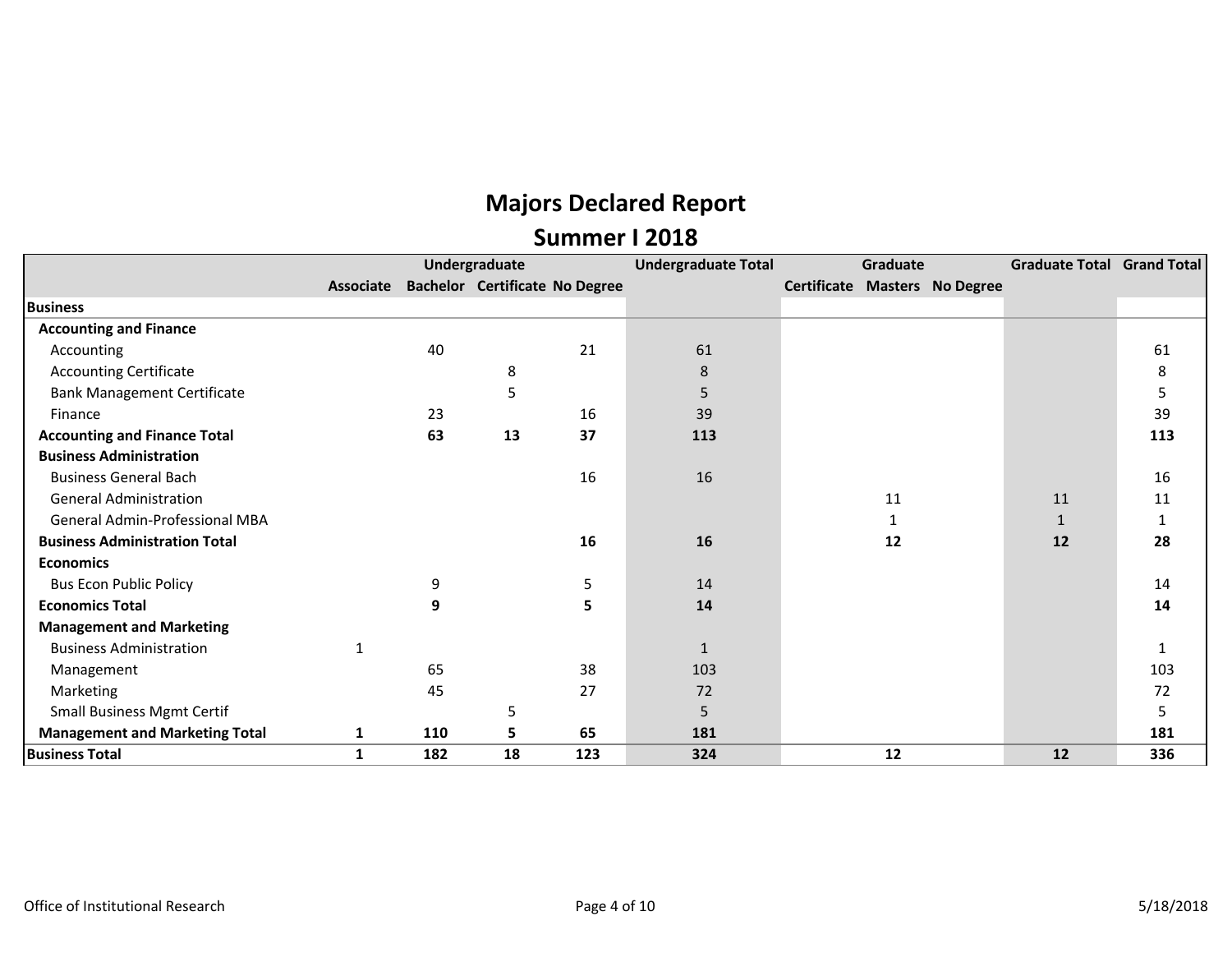|                                          |                | <b>Undergraduate</b>                     |                | <b>Undergraduate Total</b> |              | Graduate                |                               | <b>Graduate Total Grand Total</b> |                |
|------------------------------------------|----------------|------------------------------------------|----------------|----------------------------|--------------|-------------------------|-------------------------------|-----------------------------------|----------------|
|                                          |                | Associate Bachelor Certificate No Degree |                |                            |              |                         | Certificate Masters No Degree |                                   |                |
| <b>Education and Public Policy</b>       |                |                                          |                |                            |              |                         |                               |                                   |                |
| <b>Education General</b>                 |                |                                          |                |                            |              |                         |                               |                                   |                |
| <b>Elementary Education</b>              |                |                                          | $\overline{2}$ | $\overline{2}$             |              |                         |                               |                                   | $\overline{2}$ |
| <b>Secondary Education</b>               |                |                                          | $\overline{2}$ | $\overline{2}$             |              |                         |                               |                                   | $\overline{2}$ |
| <b>Education General Total</b>           |                |                                          | 4              | 4                          |              |                         |                               |                                   |                |
| <b>Educational Studies</b>               |                |                                          |                |                            |              |                         |                               |                                   |                |
| <b>Early Childhood Education</b>         | 9              |                                          |                | 9                          |              |                         |                               |                                   | 9              |
| <b>Earth Space Science Education</b>     | 1              |                                          |                | $\mathbf{1}$               |              |                         |                               |                                   | $\mathbf{1}$   |
| Elem Ed Education Policy                 | 6              |                                          |                | 6                          |              |                         |                               |                                   | 6              |
| <b>Elementary Education</b>              | 97             |                                          |                | 97                         |              |                         |                               |                                   | 97             |
| <b>English Education</b>                 | 16             |                                          |                | 16                         |              |                         |                               |                                   | 16             |
| Middle School Education                  | 13             |                                          |                | 13                         |              |                         |                               |                                   | 13             |
| Sec Ed Education Policy                  | $\mathbf{1}$   |                                          |                | $\mathbf{1}$               |              |                         |                               |                                   | $\mathbf{1}$   |
| Secondary Education                      | 3              |                                          |                | 3                          |              |                         |                               |                                   | 3              |
| <b>Social Studies Education</b>          | 16             |                                          |                | 16                         |              |                         |                               |                                   | 16             |
| <b>Educational Studies Total</b>         | 162            |                                          |                | 162                        |              |                         |                               |                                   | 162            |
| <b>Professional Studies</b>              |                |                                          |                |                            |              |                         |                               |                                   |                |
| Counseling                               |                |                                          |                |                            |              | 45                      |                               | 45                                | 45             |
| <b>Educational Leadership</b>            |                |                                          |                |                            |              | 16                      |                               | 16                                | 16             |
| <b>Special Education</b>                 |                |                                          |                |                            |              | 11                      |                               | 11                                | 11             |
| <b>Special Education Certificate</b>     |                |                                          |                |                            | 4            |                         |                               | $\overline{4}$                    | $\overline{4}$ |
| <b>Professional Studies Total</b>        |                |                                          |                |                            | 4            | 72                      |                               | 76                                | 76             |
| <b>Public Policy</b>                     |                |                                          |                |                            |              |                         |                               |                                   |                |
| <b>Criminal Justice</b>                  | 32             |                                          |                | 32                         |              |                         |                               |                                   | 32             |
| <b>Environmental Policy</b>              | $\overline{2}$ |                                          |                | $\overline{2}$             |              |                         |                               |                                   | $\overline{2}$ |
| <b>Health Services Admin</b>             | 15             |                                          |                | 15                         |              |                         |                               |                                   | 15             |
| Legal Studies                            | $\overline{2}$ |                                          |                | $\overline{2}$             |              |                         |                               |                                   | $\overline{2}$ |
| Pre Public Affairs Bachelor              |                |                                          | 5              | 5                          |              |                         |                               |                                   | 5              |
| <b>Public Management</b>                 |                |                                          |                |                            |              | $\overline{7}$          |                               | $\overline{7}$                    | $\overline{7}$ |
| <b>Public Management Certificate</b>     |                |                                          |                |                            | $\mathbf{1}$ |                         |                               | $\mathbf{1}$                      | $\mathbf{1}$   |
| <b>Public Policy Total</b>               | 51             |                                          | 5              | 56                         | ${\bf 1}$    | $\overline{\mathbf{z}}$ |                               | 8                                 | 64             |
| <b>Education and Public Policy Total</b> | 213            |                                          | 9              | 222                        | 5            | 79                      |                               | 84                                | 306            |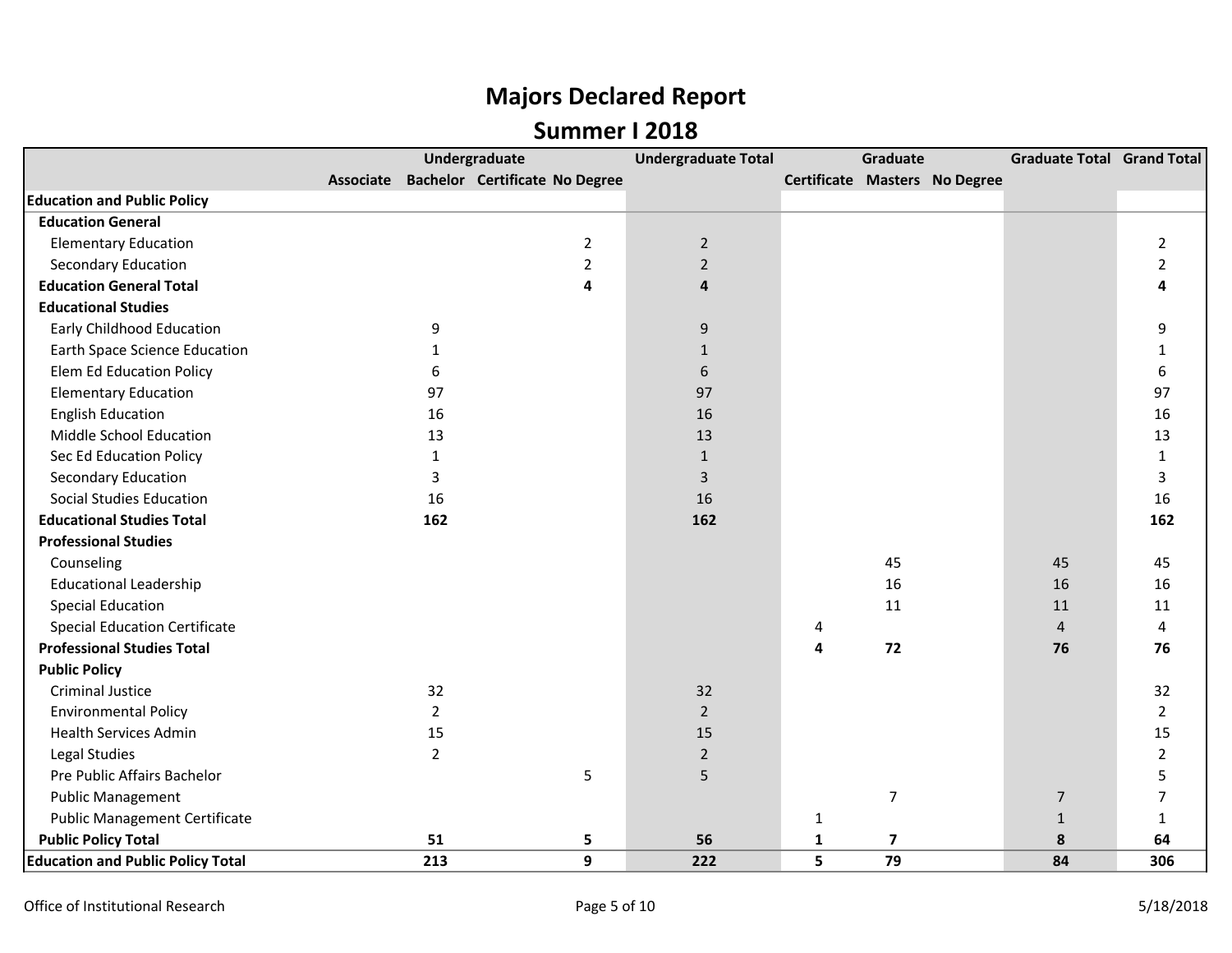|                                            |                  |              | Undergraduate                         |                | <b>Undergraduate Total</b> | <b>Graduate</b> |                               | <b>Graduate Total Grand Total</b> |              |
|--------------------------------------------|------------------|--------------|---------------------------------------|----------------|----------------------------|-----------------|-------------------------------|-----------------------------------|--------------|
|                                            | <b>Associate</b> |              | <b>Bachelor Certificate No Degree</b> |                |                            |                 | Certificate Masters No Degree |                                   |              |
| <b>Engineering Tech and Comp Sci</b>       |                  |              |                                       |                |                            |                 |                               |                                   |              |
| <b>Civil/Mechanical Engineering</b>        |                  |              |                                       |                |                            |                 |                               |                                   |              |
| <b>Civil Engineering</b>                   |                  | 19           |                                       | $\overline{2}$ | 21                         |                 |                               |                                   | 21           |
| Engineering                                |                  |              |                                       |                |                            | $\mathbf{1}$    |                               | $\mathbf{1}$                      | $\mathbf{1}$ |
| <b>Mechanical Engineering</b>              |                  | 19           |                                       | 6              | 25                         |                 |                               |                                   | 25           |
| <b>Civil/Mechanical Engineering Total</b>  |                  | 38           |                                       | 8              | 46                         | $\mathbf{1}$    |                               | $\mathbf{1}$                      | 47           |
| <b>Computer Science</b>                    |                  |              |                                       |                |                            |                 |                               |                                   |              |
| <b>Computer Science</b>                    |                  | 45           |                                       |                | 45                         |                 |                               |                                   | 45           |
| Info Systems Application Cert              |                  |              | 1                                     |                | 1                          |                 |                               |                                   |              |
| <b>Information Systems</b>                 | 5                | 6            |                                       |                | 11                         |                 |                               |                                   | 11           |
| <b>Computer Science Total</b>              | 5                | 51           | $\mathbf{1}$                          |                | 57                         |                 |                               |                                   | 57           |
| <b>Electrical/Computer Engr</b>            |                  |              |                                       |                |                            |                 |                               |                                   |              |
| <b>Computer Engineering</b>                |                  | 2            |                                       | 1              | 3                          |                 |                               |                                   | 3            |
| <b>Electrical Engineering</b>              |                  | 7            |                                       | 3              | 10                         |                 |                               |                                   | $10\,$       |
| <b>Electrical/Computer Engr Total</b>      |                  | 9            |                                       | 4              | 13                         |                 |                               |                                   | 13           |
| Org Leadership and Supervision             |                  |              |                                       |                |                            |                 |                               |                                   |              |
| Org Leadership Supervision                 | 10               | 83           |                                       |                | 93                         | 10              |                               | 10                                | 103          |
| <b>Supervisory Ldrsp Certificate</b>       |                  |              | 1                                     |                | $\mathbf{1}$               |                 |                               |                                   | 1            |
| Org Leadership and Supervision Total       | 10               | 83           | 1                                     |                | 94                         | 10              |                               | 10                                | 104          |
| <b>School of Polytechnic</b>               |                  |              |                                       |                |                            |                 |                               |                                   |              |
| <b>Computer Engineering Tech</b>           |                  | 4            |                                       |                | $\overline{4}$             |                 |                               |                                   | 4            |
| <b>Construction Engineering Tech</b>       |                  | 11           |                                       |                | 11                         |                 |                               |                                   | 11           |
| <b>Electrical Engineering Tech</b>         | 12               | 10           |                                       |                | 22                         |                 |                               |                                   | 22           |
| Industrial Engineering Tech                |                  | 5            |                                       |                | 5                          |                 |                               |                                   | 5            |
| <b>Information Technology</b>              |                  | 11           |                                       |                | 11                         |                 |                               |                                   | 11           |
| <b>Interior Design</b>                     |                  | $\mathbf{1}$ |                                       |                | $\mathbf{1}$               |                 |                               |                                   | 1            |
| <b>Mechanical Engineering Tech</b>         | 12               | 30           |                                       |                | 42                         |                 |                               |                                   | 42           |
| <b>School of Polytechnic Total</b>         | 24               | 72           |                                       |                | 96                         |                 |                               |                                   | 96           |
| <b>Engineering Tech and Comp Sci Total</b> | 39               | 253          | $\mathbf{2}$                          | 12             | 306                        | 11              |                               | 11                                | 317          |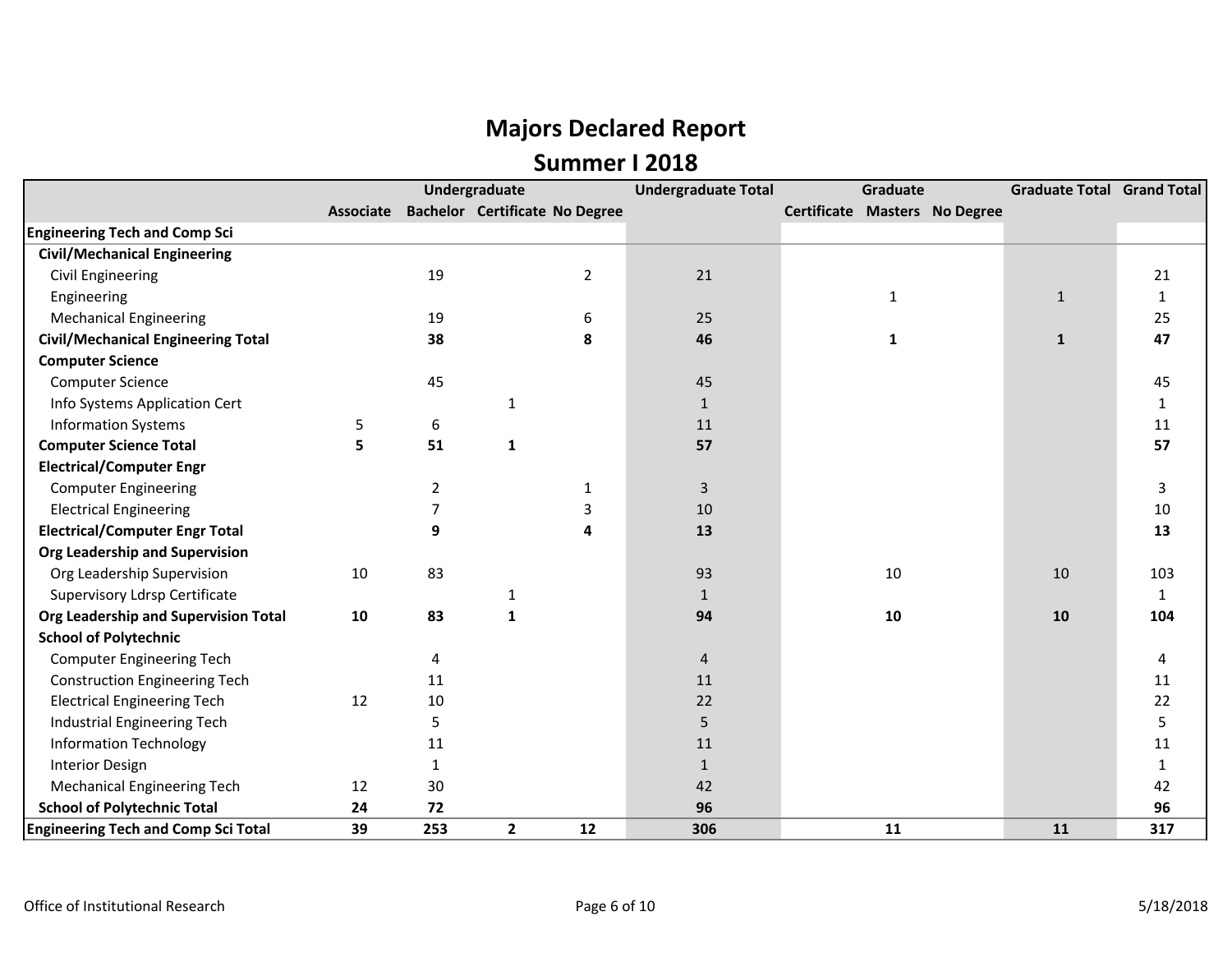|                                           |           |     | Undergraduate                         |     | <b>Undergraduate Total</b> | Graduate |                               | <b>Graduate Total Grand Total</b> |     |
|-------------------------------------------|-----------|-----|---------------------------------------|-----|----------------------------|----------|-------------------------------|-----------------------------------|-----|
|                                           | Associate |     | <b>Bachelor Certificate No Degree</b> |     |                            |          | Certificate Masters No Degree |                                   |     |
| <b>Health and Human Services</b>          |           |     |                                       |     |                            |          |                               |                                   |     |
| <b>Dental Education</b>                   |           |     |                                       |     |                            |          |                               |                                   |     |
| <b>Dental Assisting Certificate</b>       |           |     | $\overline{2}$                        | 3   | 5                          |          |                               |                                   | 5   |
| Dental Clinician                          |           | 1   |                                       |     |                            |          |                               |                                   | 1   |
| Dental Hygiene                            |           | 17  |                                       | 24  | 41                         |          |                               |                                   | 41  |
| Dental Lab Technology                     |           |     |                                       |     |                            |          |                               |                                   | 1   |
| Dental Technology                         |           | 6   |                                       | 4   | 10                         |          |                               |                                   | 10  |
| <b>Dental Education Total</b>             | 1         | 24  | $\overline{2}$                        | 31  | 58                         |          |                               |                                   | 58  |
| <b>Hospitality and Tourism Mgmt</b>       |           |     |                                       |     |                            |          |                               |                                   |     |
| <b>Hospitality Management</b>             |           | 27  |                                       |     | 27                         |          |                               |                                   | 27  |
| <b>Hospitality and Tourism Mgmt Total</b> |           | 27  |                                       |     | 27                         |          |                               |                                   | 27  |
| <b>Human Services</b>                     |           |     |                                       |     |                            |          |                               |                                   |     |
| Human Services                            |           | 31  |                                       | 25  | 56                         |          |                               |                                   | 56  |
| <b>Human Services Total</b>               |           | 31  |                                       | 25  | 56                         |          |                               |                                   | 56  |
| <b>Med Imaging and Radiologic Sci</b>     |           |     |                                       |     |                            |          |                               |                                   |     |
| <b>Medical Imaging</b>                    |           | 39  |                                       | 16  | 55                         |          |                               |                                   | 55  |
| Med Imaging and Radiologic Sci Total      |           | 39  |                                       | 16  | 55                         |          |                               |                                   | 55  |
| <b>Nursing</b>                            |           |     |                                       |     |                            |          |                               |                                   |     |
| Nursing                                   |           | 152 |                                       | 37  | 189                        |          |                               |                                   | 189 |
| <b>Nursing Total</b>                      |           | 152 |                                       | 37  | 189                        |          |                               |                                   | 189 |
| <b>Health and Human Services Total</b>    |           | 273 | $\overline{2}$                        | 109 | 385                        |          |                               |                                   | 385 |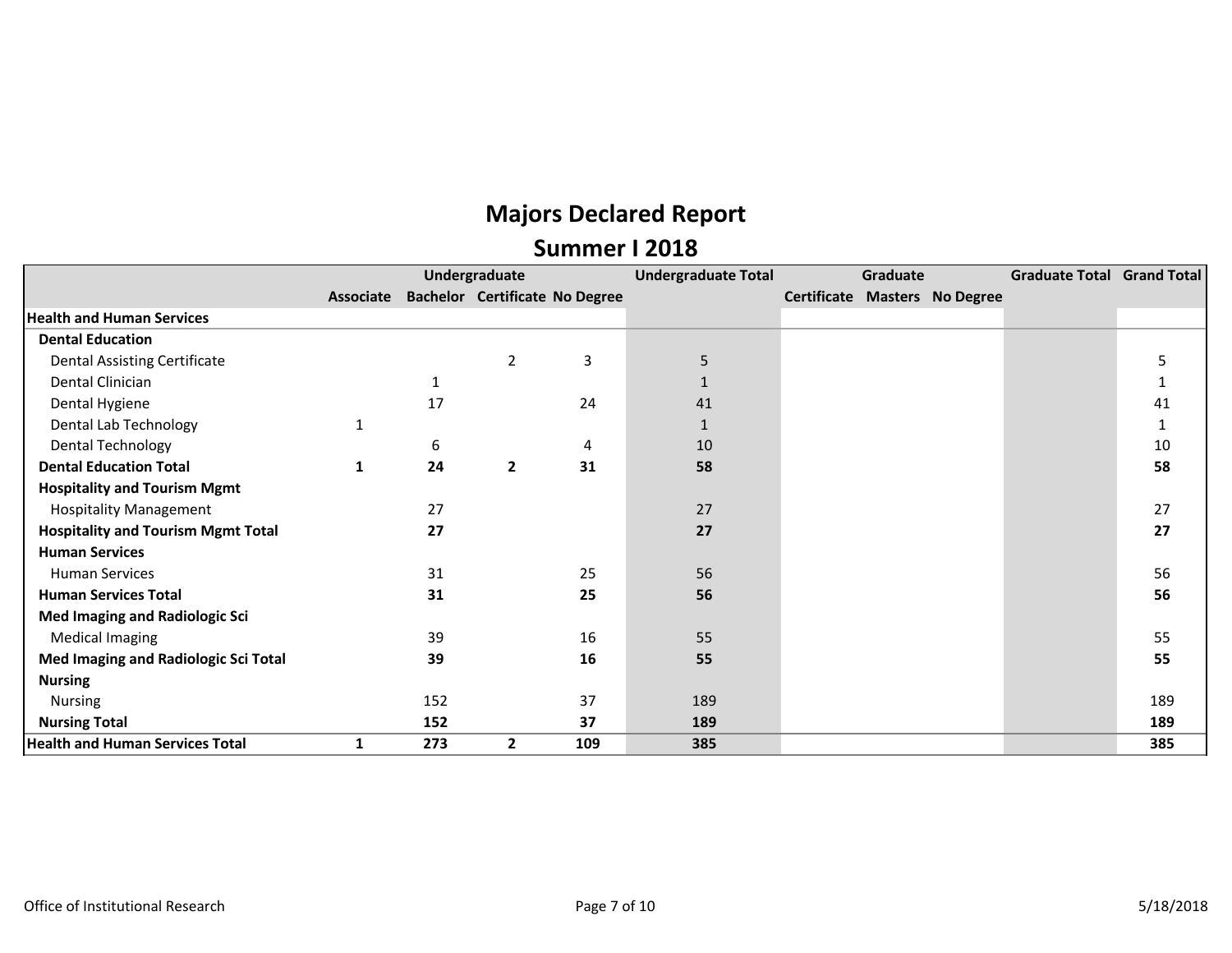|                            |  | Undergraduate                            | <b>Undergraduate Total</b> | Graduate |  |                                      | Graduate Total Grand Total |  |
|----------------------------|--|------------------------------------------|----------------------------|----------|--|--------------------------------------|----------------------------|--|
|                            |  | Associate Bachelor Certificate No Degree |                            |          |  | <b>Certificate Masters No Degree</b> |                            |  |
| Labor Studies              |  |                                          |                            |          |  |                                      |                            |  |
| <b>Labor Studies</b>       |  |                                          |                            |          |  |                                      |                            |  |
| Labor Studies              |  |                                          |                            |          |  |                                      |                            |  |
| <b>Labor Studies Total</b> |  |                                          |                            |          |  |                                      |                            |  |
| <b>Labor Studies Total</b> |  |                                          |                            |          |  |                                      |                            |  |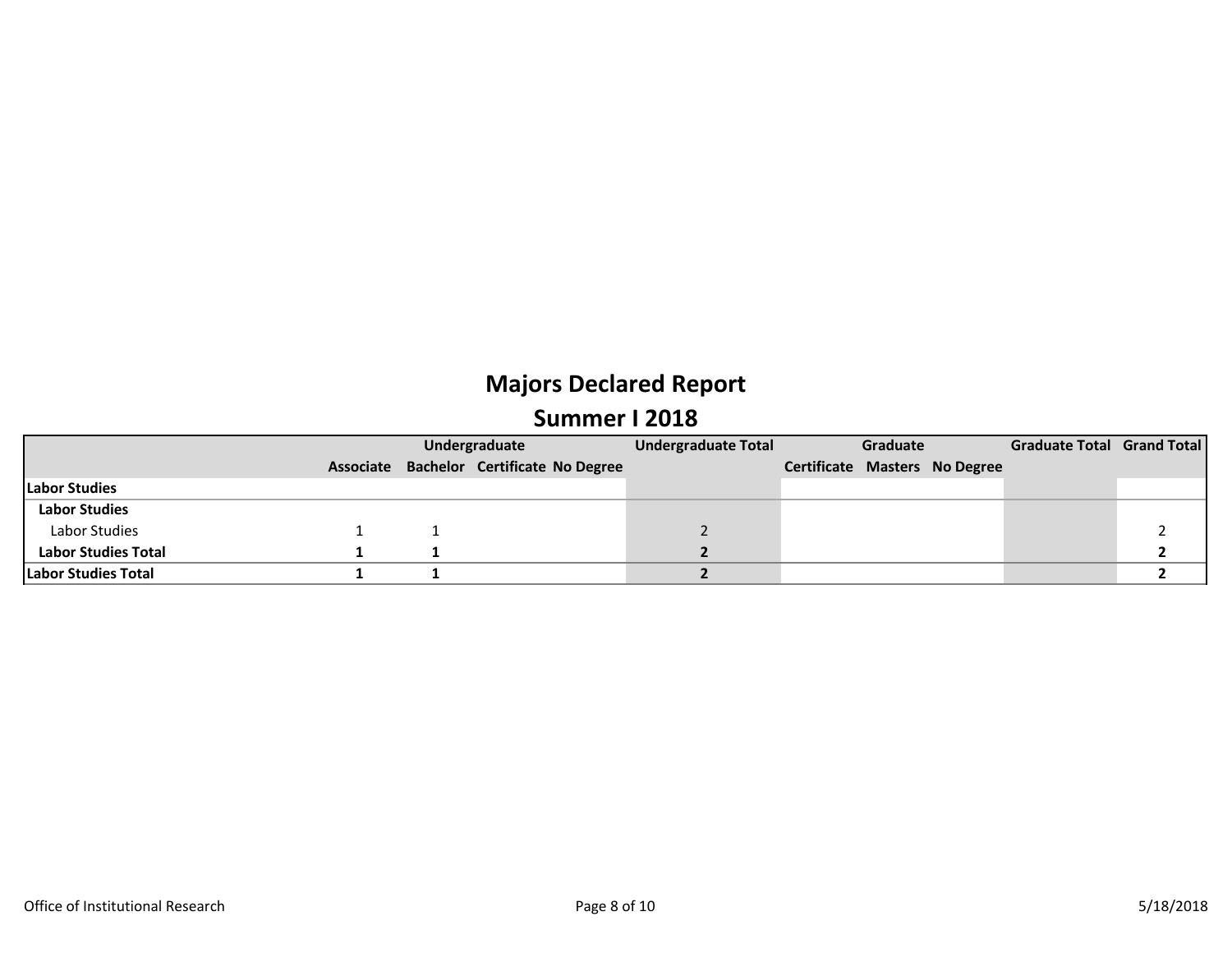|                                                |           | Undergraduate                         | <b>Undergraduate Total</b> | Graduate |                                      | Graduate Total Grand Total |     |
|------------------------------------------------|-----------|---------------------------------------|----------------------------|----------|--------------------------------------|----------------------------|-----|
|                                                | Associate | <b>Bachelor Certificate No Degree</b> |                            |          | <b>Certificate Masters No Degree</b> |                            |     |
| <b>Unit of Affiliated Programs</b>             |           |                                       |                            |          |                                      |                            |     |
| <b>Collegiate Connection</b>                   |           |                                       |                            |          |                                      |                            |     |
| High School Student Non Degree                 |           |                                       | $\overline{2}$             |          |                                      |                            |     |
| <b>Collegiate Connection Total</b>             |           |                                       | $\mathbf{2}$               |          |                                      |                            |     |
| <b>Mastodon Advising Center</b>                |           |                                       |                            |          |                                      |                            |     |
| Non Degree No Option                           |           |                                       |                            |          |                                      |                            |     |
| Undecided                                      |           |                                       |                            |          |                                      |                            |     |
| <b>Mastodon Advising Center Total</b>          |           | ર                                     |                            |          |                                      |                            |     |
| <b>Student Success &amp; Transitions</b>       |           |                                       |                            |          |                                      |                            |     |
| Allied Health Sciences Pathway                 |           |                                       |                            |          |                                      |                            |     |
| <b>Business and Leadership Pathwy</b>          |           |                                       |                            |          |                                      |                            |     |
| <b>Education Pathway</b>                       |           |                                       |                            |          |                                      |                            |     |
| Engineering and Sci Pathway                    |           |                                       |                            |          |                                      |                            |     |
| Non Degree No Option                           |           | 64                                    | 64                         |          |                                      |                            | 64  |
| Polytechnic Pathway                            |           |                                       | 2                          |          |                                      |                            |     |
| Soc Sci and Humanities Pathway                 |           | q                                     | 9                          |          |                                      |                            |     |
| Undecided                                      |           |                                       |                            |          |                                      |                            |     |
| <b>Visiting Regional Campus Trans</b>          |           | 54                                    | 54                         |          |                                      |                            | 54  |
| Visual and Perform Arts Pathwy                 |           |                                       | $\overline{2}$             |          |                                      |                            |     |
| <b>Student Success &amp; Transitions Total</b> |           | 153                                   | 153                        |          |                                      |                            | 153 |
| <b>Unit of Affiliated Programs Total</b>       |           | 158                                   | 158                        |          |                                      |                            | 158 |